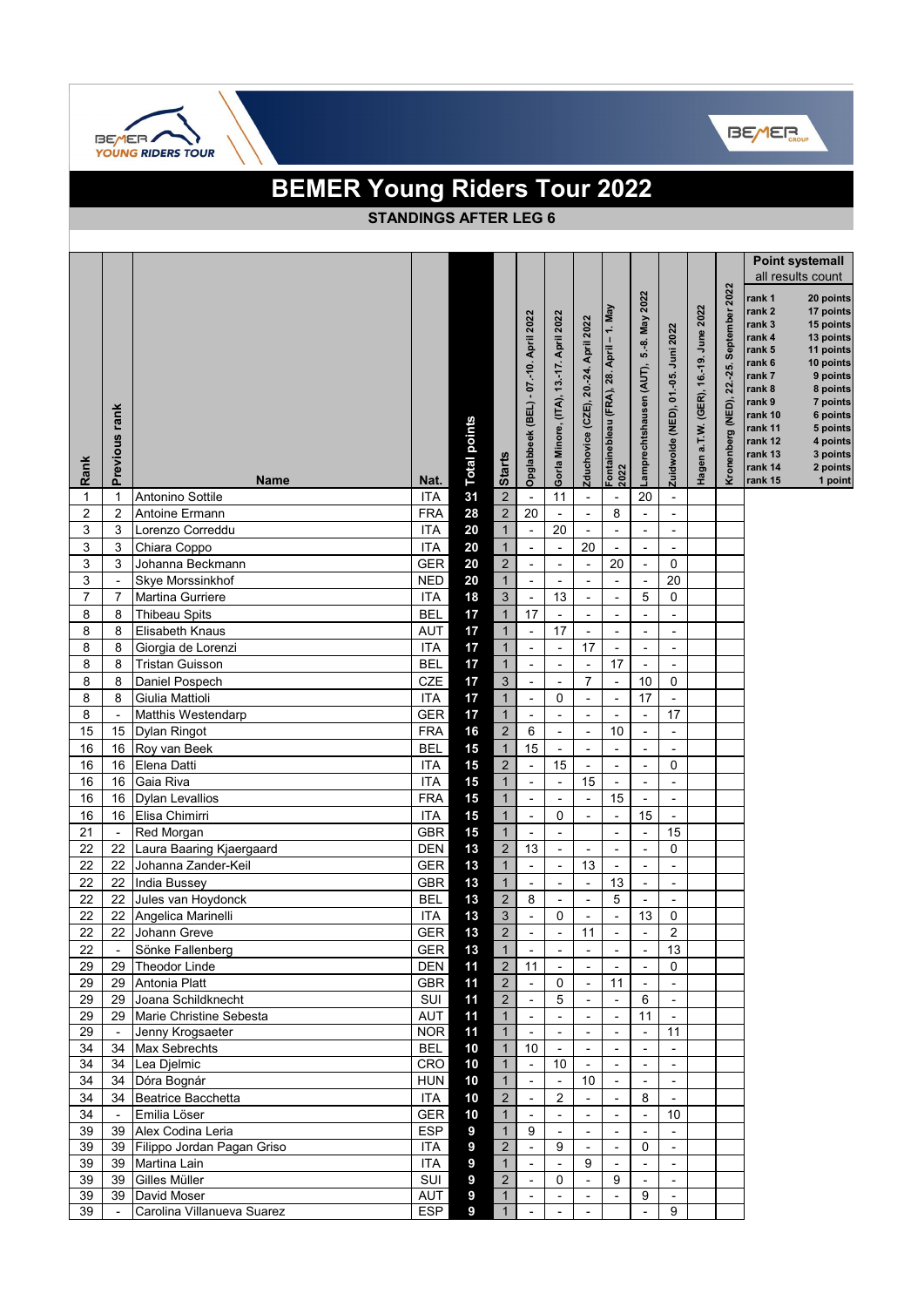| 45 |                             | 45 Aurora Guaragno                 | <b>ITA</b> | 8                       | 1                       | $\overline{a}$           | 8                        | ÷,                       |                          | $\overline{a}$           |                          |  |
|----|-----------------------------|------------------------------------|------------|-------------------------|-------------------------|--------------------------|--------------------------|--------------------------|--------------------------|--------------------------|--------------------------|--|
| 45 | 45                          | Petra Parenicova                   | <b>CZE</b> | 8                       | $\mathbf{1}$            | $\overline{\phantom{0}}$ | $\blacksquare$           | 8                        | $\overline{\phantom{a}}$ | $\overline{\phantom{a}}$ | $\frac{1}{2}$            |  |
| 45 |                             | 80 Philip Svitzer                  | SWE        | 8                       | $\overline{2}$          | $\Omega$                 | $\blacksquare$           | $\overline{a}$           | $\blacksquare$           | $\overline{\phantom{0}}$ | 8                        |  |
| 48 | 48                          | Thibault Philippaerts              | BEL        | $\overline{7}$          | $\mathbf{1}$            | $\overline{7}$           | $\overline{\phantom{0}}$ | ÷,                       | $\overline{\phantom{0}}$ | $\overline{a}$           | $\overline{\phantom{0}}$ |  |
| 48 | 48                          | Carlo Spaggiari                    | ITA        | $\overline{7}$          | $\overline{\mathbf{c}}$ | $\overline{a}$           | $\overline{7}$           | 0                        | $\sim$                   | $\overline{a}$           | $\overline{a}$           |  |
| 48 | 48                          | Jules Orsolini                     | <b>FRA</b> | $\overline{7}$          | $\overline{2}$          | 0                        | $\overline{\phantom{a}}$ | $\overline{a}$           | 7                        | $\overline{\phantom{0}}$ | $\overline{\phantom{0}}$ |  |
|    |                             |                                    |            |                         |                         | 3                        |                          |                          |                          |                          |                          |  |
| 48 | 48                          | Maxime Anquetin                    | <b>FRA</b> | 7                       | $\overline{2}$          |                          | $\blacksquare$           | $\overline{a}$           | 4                        | $\overline{a}$           | $\overline{a}$           |  |
| 48 | 4                           | Klara Fischer                      | <b>GER</b> | $\overline{7}$          | $\mathbf{1}$            | ÷,                       | $\overline{\phantom{a}}$ | $\overline{a}$           | $\blacksquare$           | 7                        | $\overline{\phantom{0}}$ |  |
| 48 | $\mathbf{v}$                | <b>Filippa Enmark</b>              | SWE        | $\overline{7}$          | $\mathbf{1}$            | $\overline{a}$           | $\blacksquare$           |                          | $\blacksquare$           | $\overline{a}$           | 7                        |  |
| 54 | 54                          | <b>Jules Barrere</b>               | <b>FRA</b> | 6                       | $\mathbf{1}$            | $\overline{\phantom{a}}$ | $\overline{\phantom{a}}$ | $\overline{a}$           | 6                        | $\overline{\phantom{a}}$ | $\frac{1}{2}$            |  |
| 54 | 54                          | Maria Vittoria Martari             | <b>ITA</b> | 6                       | $\mathbf{1}$            | $\overline{\phantom{a}}$ | 6                        | $\overline{a}$           | $\blacksquare$           | $\blacksquare$           | $\overline{a}$           |  |
| 54 | 54                          | Maximilian Parkitny                | POL        | 6                       | $\overline{2}$          | $\overline{a}$           | $\blacksquare$           | 6                        | $\overline{a}$           | $\overline{a}$           | $\Omega$                 |  |
| 54 | $\mathcal{L}_{\mathcal{A}}$ | Diego Ramos Maneiro                | <b>ESP</b> | 6                       | $\mathbf{1}$            | $\overline{a}$           | $\blacksquare$           | $\overline{a}$           | $\sim$                   | $\overline{\phantom{a}}$ | 6                        |  |
| 58 | 58                          | Hannes Ahlmann                     | GER        | 5                       | $\mathbf{1}$            | 5                        | $\overline{\phantom{a}}$ | $\overline{a}$           |                          | -                        | $\frac{1}{2}$            |  |
| 58 | 58                          | Ricardo Guzzo                      | <b>ITA</b> | 5                       | $\mathbf{1}$            | $\overline{a}$           | $\overline{\phantom{a}}$ | 5                        | $\blacksquare$           | $\overline{\phantom{0}}$ | $\overline{a}$           |  |
| 58 | $\overline{\phantom{a}}$    | <b>Adam Pisarik</b>                | <b>CZE</b> | 5                       | $\mathbf{1}$            | $\overline{\phantom{0}}$ | $\overline{\phantom{a}}$ | ÷,                       | $\blacksquare$           | $\overline{\phantom{0}}$ | 5                        |  |
| 61 | 61                          | Ramatou Ouedraogo                  | <b>FRA</b> | 4                       | $\overline{2}$          | 4                        | $\overline{\phantom{a}}$ | $\overline{a}$           | 0                        | $\overline{a}$           | $\overline{a}$           |  |
|    |                             |                                    |            |                         |                         |                          |                          |                          |                          |                          |                          |  |
| 61 | 61                          | <b>Henning Athens</b>              | <b>GER</b> | 4                       | $\mathbf{1}$            | $\overline{\phantom{a}}$ | 4                        | $\overline{a}$           | $\overline{\phantom{a}}$ | $\overline{\phantom{a}}$ | $\blacksquare$           |  |
| 61 | 61                          | <b>Isabelle Grandke</b>            | GER        | 4                       | $\mathbf{1}$            | $\overline{a}$           | $\overline{a}$           | 4                        | $\overline{a}$           | $\overline{a}$           | $\overline{a}$           |  |
| 61 | 61                          | Nina Maria Pozzi                   | <b>ITA</b> | 4                       | $\overline{2}$          | $\overline{\phantom{a}}$ | 0                        | $\overline{a}$           | $\blacksquare$           | 4                        | $\frac{1}{2}$            |  |
| 61 | 61                          | Aleksandra Kierznowska             | POL        | 4                       | $\overline{2}$          | $\frac{1}{2}$            | 3                        | ÷,                       | $\overline{a}$           | $\frac{1}{2}$            | $\mathbf{1}$             |  |
| 61 | $\overline{\phantom{a}}$    | Nicole Lockhead Anderson           | GBR        | 4                       | $\mathbf{1}$            | $\blacksquare$           | $\blacksquare$           | $\frac{1}{2}$            | $\overline{\phantom{a}}$ | $\overline{\phantom{a}}$ | $\overline{4}$           |  |
| 67 | 67                          | <b>Anthony Philippaerts</b>        | <b>BEL</b> | 3                       | $\mathbf{1}$            | $\frac{1}{2}$            | $\overline{\phantom{a}}$ | $\overline{a}$           | 3                        |                          | $\blacksquare$           |  |
| 67 | 67                          | <b>Michel Brosswitz</b>            | <b>GER</b> | 3                       | 3                       | $\Omega$                 | $\overline{\phantom{a}}$ | 3                        | $\blacksquare$           | 0                        | ÷,                       |  |
| 67 | 67                          | Sira Accola                        | SUI        | 3                       | 3                       | $\overline{\phantom{a}}$ | 0                        | $\overline{a}$           | ÷,                       | 3                        | $\mathbf 0$              |  |
| 67 | $\sim$                      | Nikita Cheung                      | <b>NED</b> |                         | $\mathbf{1}$            |                          | $\overline{\phantom{a}}$ |                          |                          |                          | 3                        |  |
|    |                             |                                    |            | 3                       |                         | $\overline{\phantom{a}}$ |                          | $\overline{a}$           | $\blacksquare$           | $\frac{1}{2}$            |                          |  |
| 71 | 71                          | Maria Noerregaard Langhoff         | <b>DEN</b> | 2                       | $\mathbf{1}$            | $\overline{2}$           | $\overline{\phantom{a}}$ | ÷,                       | $\overline{\phantom{a}}$ | ÷,                       | ÷,                       |  |
| 71 | 71                          | Julia Blaszczak                    | POL        | $\overline{\mathbf{c}}$ | $\mathbf{1}$            | $\overline{a}$           | $\blacksquare$           | 2                        | $\blacksquare$           | $\overline{a}$           | $\overline{a}$           |  |
| 71 | 71                          | <b>Mathis Burnouf</b>              | <b>FRA</b> | $\overline{\mathbf{c}}$ | $\mathbf{1}$            | $\overline{\phantom{a}}$ | $\overline{\phantom{0}}$ | ÷,                       | $\overline{2}$           | $\overline{\phantom{0}}$ | $\overline{a}$           |  |
| 71 | 71                          | Leonhard Röhrer                    | GER        | $\overline{\mathbf{c}}$ | $\mathbf{1}$            | $\overline{a}$           | $\overline{a}$           | $\overline{a}$           | $\overline{a}$           | 2                        | $\overline{a}$           |  |
| 75 | 75                          | Camille Favrot                     | <b>FRA</b> | 1                       | $\mathbf{1}$            | ÷,                       | $\overline{\phantom{a}}$ | ÷,                       | $\mathbf{1}$             | $\overline{\phantom{a}}$ | $\blacksquare$           |  |
| 75 | 75                          | Jennifer Hochstadter               | LIE        | 1                       | $\mathbf{1}$            | $\mathbf{1}$             | $\overline{\phantom{0}}$ | Ĭ.                       | $\overline{\phantom{0}}$ | -                        | $\overline{\phantom{0}}$ |  |
| 75 | 75                          | Martina Simoni                     | ITA        | 1                       | $\overline{2}$          | $\blacksquare$           | 1                        | ÷,                       | $\overline{a}$           | $\overline{a}$           | 0                        |  |
|    |                             |                                    |            |                         |                         |                          |                          |                          |                          |                          |                          |  |
| 75 | 75                          | Mette Asdkham Jensen               | <b>DEN</b> | 1                       | $\mathbf{1}$            | $\overline{\phantom{0}}$ | $\blacksquare$           | 1                        | $\blacksquare$           | $\overline{\phantom{0}}$ | $\overline{a}$           |  |
| 75 | 75                          | Sally Carina Zwiener               | AUT        | $\overline{\mathbf{1}}$ | $\mathbf{1}$            | $\overline{a}$           | $\overline{\phantom{a}}$ | $\overline{a}$           | $\sim$                   | 1                        | $\overline{a}$           |  |
| 80 | 80                          | Shirel Schornoz                    | <b>SUI</b> | 0                       | 3                       | $\overline{\phantom{a}}$ | 0                        | $\overline{a}$           | 0                        | $\frac{1}{2}$            | 0                        |  |
| 80 | 80                          | Laura Klein                        | <b>FRA</b> | 0                       | $\mathbf{1}$            | $\frac{1}{2}$            | $\blacksquare$           | ÷,                       | $\Omega$                 | $\overline{\phantom{a}}$ | $\overline{a}$           |  |
| 80 | 80                          | Paul Ripploh                       | <b>GER</b> | 0                       | $\mathbf{1}$            | $\blacksquare$           | $\overline{\phantom{a}}$ | $\overline{a}$           | 0                        | $\blacksquare$           | $\overline{a}$           |  |
| 80 | 80                          | Kyra Alessie                       | SUI        | 0                       | $\overline{2}$          | $\overline{\phantom{0}}$ | $\overline{\phantom{a}}$ | $\overline{a}$           | 0                        | $\overline{\phantom{0}}$ | 0                        |  |
| 80 | 80                          | Clothilde Jeausserand              | <b>FRA</b> | 0                       | $\mathbf{1}$            | $\overline{a}$           | $\overline{a}$           | L,                       | $\mathbf 0$              | $\overline{a}$           | $\overline{a}$           |  |
| 80 | 80                          | Sara Brionne                       | <b>FRA</b> | 0                       | $\overline{2}$          | 0                        | $\overline{\phantom{a}}$ | ÷,                       | 0                        | $\overline{\phantom{a}}$ | $\overline{\phantom{a}}$ |  |
|    |                             |                                    |            | 0                       |                         |                          |                          |                          |                          |                          |                          |  |
| 80 | 80                          | Anastasia Bondarieva               | <b>UKR</b> |                         | $\mathbf{1}$            | $\Omega$                 | $\overline{\phantom{0}}$ | $\overline{a}$           | $\overline{\phantom{0}}$ | ÷,                       | ÷,                       |  |
| 80 | 80                          | Malin Reipert                      | GER        | 0                       | 1                       | 0                        | $\overline{\phantom{a}}$ | $\overline{a}$           | $\overline{\phantom{a}}$ | $\overline{\phantom{a}}$ | $\overline{\phantom{a}}$ |  |
| 80 | 80                          | Mira Oliva Høidal                  | <b>NOR</b> | 0                       | $\mathbf{1}$            | 0                        | $\overline{\phantom{a}}$ | $\overline{\phantom{a}}$ | $\blacksquare$           | $\blacksquare$           | $\overline{\phantom{a}}$ |  |
| 80 | 80                          | Jeanne Sadran                      | CZE        | 0                       | $\mathbf{1}$            | $\mathbf 0$              | $\overline{\phantom{a}}$ | $\overline{a}$           | $\overline{\phantom{a}}$ | ä,                       | $\overline{a}$           |  |
| 80 | 80                          | Mikkel Flam                        | GER        | $\mathbf 0$             | $\mathbf{1}$            | $\mathbf 0$              | $\overline{\phantom{a}}$ | $\overline{\phantom{a}}$ | $\overline{\phantom{a}}$ | $\overline{\phantom{a}}$ | $\overline{\phantom{a}}$ |  |
| 80 |                             | 80 Linda Portychova                | CZE        | $\mathbf 0$             | $\overline{2}$          | 0                        | $\overline{\phantom{a}}$ | $\overline{a}$           | $\blacksquare$           | $\overline{\phantom{0}}$ | 0                        |  |
| 80 | 80                          | Calvin Böckmann                    | <b>GER</b> | $\mathbf 0$             | $\mathbf{1}$            | $\mathbf 0$              | $\blacksquare$           | ÷,                       | $\blacksquare$           | $\overline{\phantom{0}}$ | $\overline{\phantom{a}}$ |  |
| 80 | 80                          | Tereza Svobodova                   | <b>ESP</b> | 0                       | $\mathbf{1}$            | 0                        | $\overline{\phantom{a}}$ | -                        | $\blacksquare$           | ٠                        | $\blacksquare$           |  |
|    |                             |                                    |            |                         |                         |                          |                          |                          |                          |                          |                          |  |
| 80 | 80                          | Maya de La Joya Fernandez-Longoria | <b>ESP</b> | $\mathbf 0$             | $\overline{c}$          | $\mathbf 0$              | $\overline{\phantom{a}}$ | Ĭ.                       |                          | $\overline{\phantom{0}}$ | 0                        |  |
| 80 | 80                          | Carla Peterson                     | SWE        | $\mathbf 0$             | $\mathbf{1}$            | $\mathbf 0$              | $\overline{\phantom{a}}$ | $\blacksquare$           | $\overline{\phantom{a}}$ | $\overline{\phantom{a}}$ | $\overline{\phantom{a}}$ |  |
| 80 | 80                          | Maria Barnewitz Schou              | DEN        | 0                       | $\overline{2}$          | 0                        | $\overline{\phantom{a}}$ | $\overline{a}$           | $\overline{\phantom{a}}$ | $\overline{\phantom{a}}$ | 0                        |  |
| 80 | 80                          | Seamus Hughes Kennedy              | <b>IRL</b> | $\mathbf 0$             | $\mathbf{1}$            | $\pmb{0}$                | $\overline{\phantom{a}}$ | ÷,                       | $\blacksquare$           | $\overline{\phantom{0}}$ | $\overline{\phantom{a}}$ |  |
| 80 | 80                          | Constance Adam                     | <b>BEL</b> | 0                       | $\mathbf{1}$            | 0                        | $\overline{\phantom{a}}$ | -                        | $\overline{\phantom{a}}$ | ٠                        | $\overline{\phantom{a}}$ |  |
| 80 | 80                          | Ada Alette Braaten Johnsen         | NOR.       | $\mathbf 0$             | $\mathbf{1}$            | $\mathbf 0$              | $\overline{\phantom{a}}$ |                          | $\overline{\phantom{a}}$ |                          | $\blacksquare$           |  |
| 80 | 80                          | Emma Johansson                     | SWE        | $\mathbf 0$             | $\mathbf{1}$            | $\mathbf 0$              | $\overline{\phantom{a}}$ | $\frac{1}{2}$            | $\overline{\phantom{a}}$ | $\overline{\phantom{a}}$ | $\overline{\phantom{a}}$ |  |
| 80 | 80                          | David Ariza Caro                   | <b>ESP</b> | 0                       | $\mathbf{1}$            | 0                        | $\overline{\phantom{a}}$ | $\frac{1}{2}$            | $\overline{\phantom{a}}$ | $\overline{\phantom{a}}$ | $\overline{\phantom{a}}$ |  |
| 80 |                             | 80 Tom Keville                     | <b>IRL</b> | $\mathbf 0$             | $\mathbf{1}$            | $\pmb{0}$                | $\blacksquare$           | ÷,                       | $\overline{\phantom{a}}$ | $\overline{\phantom{0}}$ | $\overline{a}$           |  |
|    |                             |                                    |            |                         |                         |                          |                          |                          |                          |                          |                          |  |
| 80 |                             | 80 Meike Zwartjens                 | <b>NED</b> | 0                       | $\mathbf{1}$            | 0                        | $\overline{\phantom{a}}$ | $\overline{\phantom{a}}$ | $\overline{\phantom{a}}$ | $\overline{\phantom{a}}$ | $\overline{\phantom{a}}$ |  |
| 80 | 80                          | Rie Rose Lindegren Roed            | <b>DEN</b> | $\pmb{0}$               | $\overline{2}$          | $\mathbf 0$              | $\overline{\phantom{a}}$ | ÷,                       |                          |                          | 0                        |  |
| 80 | 80                          | <b>Orla Queally</b>                | <b>IRL</b> | 0                       | $\mathbf{1}$            | $\mathbf 0$              | $\overline{\phantom{a}}$ | $\overline{\phantom{a}}$ | $\overline{\phantom{a}}$ | $\overline{\phantom{a}}$ | $\overline{\phantom{a}}$ |  |
| 80 | 80                          | Lee Carey                          | <b>IRL</b> | 0                       | $\mathbf{1}$            | 0                        | $\overline{\phantom{a}}$ | $\overline{a}$           | $\overline{\phantom{a}}$ | $\overline{\phantom{a}}$ | $\overline{\phantom{a}}$ |  |
| 80 | 80                          | Caroline Rehoff Pedersen           | DEN        | $\mathbf 0$             | $\overline{c}$          | $\mathbf 0$              | $\overline{\phantom{a}}$ | ÷,                       | $\blacksquare$           | $\overline{\phantom{0}}$ | 0                        |  |
| 80 | 80                          | Mariana Michlickova                | CZE        | $\mathbf 0$             | $\mathbf{1}$            | 0                        | $\overline{\phantom{a}}$ | $\overline{a}$           | $\blacksquare$           | $\blacksquare$           | $\overline{\phantom{a}}$ |  |
| 80 | 80                          | Giorgio Bilotta                    | ITA        | $\mathbf 0$             | $\mathbf{1}$            | $\overline{\phantom{a}}$ | 0                        |                          | $\blacksquare$           |                          | $\frac{1}{2}$            |  |
| 80 | 80                          | Victoria van Aelst                 | SUI        | 0                       | $\mathbf{1}$            | $\overline{\phantom{a}}$ | 0                        | $\overline{\phantom{a}}$ | $\overline{\phantom{a}}$ | $\overline{\phantom{a}}$ | $\overline{\phantom{a}}$ |  |
|    |                             |                                    |            |                         |                         |                          |                          |                          |                          |                          |                          |  |
| 80 | 80                          | Cecilia di Fulvio                  | ITA        | 0                       | $\mathbf{1}$            | $\overline{\phantom{a}}$ | 0                        | $\frac{1}{2}$            | $\overline{\phantom{a}}$ | $\overline{\phantom{a}}$ | $\overline{\phantom{a}}$ |  |
| 80 | 80                          | Juliana Suska                      | POL        | 0                       | $\mathbf{1}$            | $\blacksquare$           | 0                        | $\overline{a}$           | $\blacksquare$           | $\overline{\phantom{0}}$ | $\overline{a}$           |  |